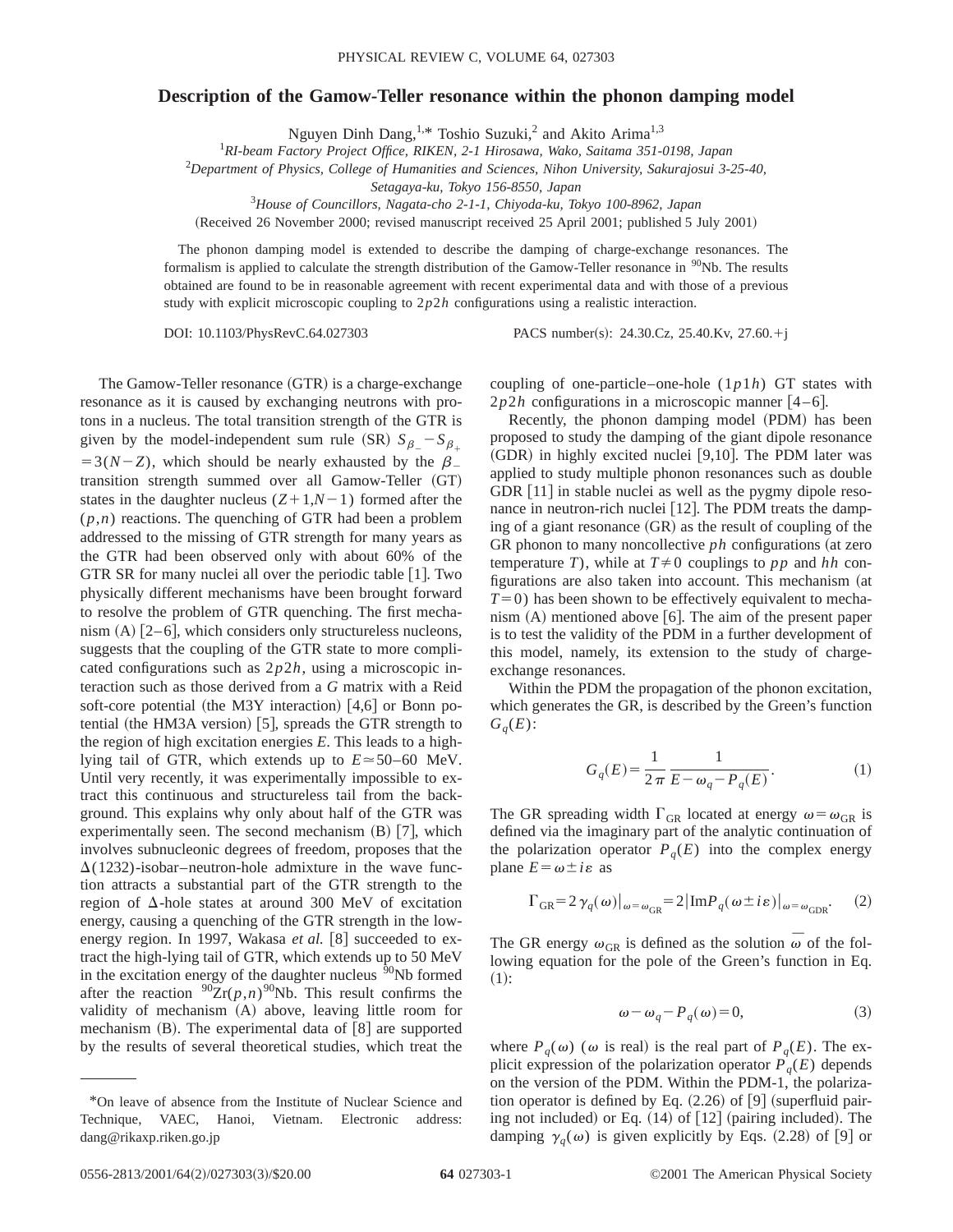$(15)$  of  $[12]$ , respectively. Within the PDM-2, the polarization operator  $P_q(E)$  has a more complicated form given by Eq.  $(2.17)$  in [10] (pairing not included), while the GR width is calculated using Eq.  $(2)$ . The PDM-1 includes the coupling of the phonon operator only to the lowest-order graphs in the vertex expansion, which correspond to *ph* (at  $T=0$ ) as well as *pp* and *hh* (at  $T \neq 0$ ) configurations, while the effects of higher-order graphs are effectively taken into account by adjusting the parameter  $F_1 = F_{ph}^{(q)}$  of the *ph*-phonon coupling (at zero temperature). The PDM-2 explicitly takes into account the coupling to " $1p1h$   $\otimes$  phonon" configurations in the denominator of the polarization operator  $P_q(E)$ , which is most responsible for the GR spreading (at  $T=0$ ). Because of this, the parameter  $F_1$  should be renormalized within the PDM-2 to a much smaller value (about one order of magnitude or more) so that both versions produce similar results (compare Tables I in  $[9,10]$ ). The PDM has been applied so far to study *E*1 resonances. The essential step in extending this model to the study of charge-exchange resonances is to consider the coupling of GR phonons to only proton-  $(\pi-)$ particle–neutron- ( $\nu$ -) hole states, which correspond to a  $\beta$ transition. This is tantamount to the summation over only  $(s s') = (p_{\pi}, h_{\nu})$  [or  $(j j') = (p_{\pi}, h_{\nu})$  in [12]] in the equations for  $P_q(E)$  and  $\gamma_q(E)$  mentioned above. The GR strength function  $S_{GR}(\omega)$  is calculated using the analytic properties of the Green's function  $(1)$  as  $[9]$ 

$$
S_{GR}(\omega) = \frac{1}{\pi} \frac{\gamma_{GR}(\omega)}{(\omega - \bar{\omega})^2 + \gamma_{GR}^2(\omega)}.
$$
 (4)

For GTR, the integrated strength, or the non-energyweighted sum of strength (NEWSS),  $S$  is normalized to the GTR SR as

$$
S \equiv C_{\rm GT} \int_0^{E_{\rm max}} S_{\rm GR}(\omega) d\omega = 3(N - Z), \tag{5}
$$

with the normalization factor  $C_{GT}$ , neglecting a small contribution of the  $\beta_+$  process. This factor takes the contribution of the GT-transition operator effectively into account.

We calculated the  $\beta$  strength distribution in  $90Nb$ formed after the  $90Zr(p,n)$ <sup>90</sup>Nb reaction. The single-particle energies of <sup>90</sup>Zr are obtained within the Hartree-Fock method using the SGII interaction [13]. The  $\delta$  function in Eq. (2) is smoothed using the representation  $\delta(x) = [(x \cdot \delta)(x)]$  $(i\epsilon)^{-1} - (x + i\epsilon)^{-1}$  /(2 $\pi i$ ) with  $\epsilon = 0.3$  MeV. We follow the same procedure of selecting the PDM parameters described in detail in  $[9,10,12]$ . According to it, the unperturbed phonon energy  $\omega_q$  in Eqs. (1) and (3) and the *ph*-phonon coupling vertex  $F_1 = \overline{F}_{p_\pi h_\nu}^{(q)}$  for all  $(p_\pi, h_\nu)$  are chosen so that the GTR width, calculated from Eq.  $(2)$ , and the GTR energy, found as the solution of Eq.  $(3)$ , reproduce their corresponding experimental values. As no experimental value for the spreading width of the total GTR strength distribution is available, the first criterion of the parameter selection is replaced with reproducing the overall GTR line shape in the region of the GTR peak. A proton pairing gap  $\Delta_{\pi}$ =1.3 MeV is included in the PDM-1 following [12].



FIG. 1. Strength function of the GTR for <sup>90</sup>Nb. Excitation energies  $E$  are measured with respect to the ground state of  $90Zr$ . The thin and thick solid lines are the results obtained within the PDM-1 and PDM-2, respectively. The dotted line represents the result of the microscopic calculations of Ref. [6] using a smearing parameter of 2 MeV. The data points are the experimental results of Ref. [8].

Within the PDM-2, in order to simulate the coupling of GTR to several intermediate collective phonons in the " $1p1h \oplus$ phonon'' and two-phonon configurations, we allow the energy  $\omega_{a'}$  in Eqs. (2.17) and (2.18) of [10] to take six values from 5 to 30 MeV in steps of 5 MeV. This procedure yields the following values for the PDM parameters:  $\omega_1$ =15.5 MeV and  $F_1$ =0.9874 (within the PDM-1) or  $F_1$  $=7.6\times10^{-2}$  MeV (within the PDM-2) for all phonon multipolarities. An inclusion of more intermediate phonons leads to a renormalization of  $F_1$  to obtain a similar result within the PDM-2. The strict restriction of an explicit inclusion of coupling to only " $1p1h$   $\otimes$  phonon" configurations within the PDM-2 does not allow adjusting the parameter  $F_1$  to take into account effects beyond that. Therefore, calculations within the PDM-2 still have to use an additional smearing parameter  $\Delta \gamma = 1$  MeV to account for the contribution of higher-order graphs as well as the escape width due to the coupling to the continuum, which are not explicitly included in the PDM-2 (see  $[10]$  and also  $[5]$ ).

Shown in Fig. 1 is the normalized strength function  $S(E) \equiv C_{\text{GT}} S_{\text{GT}}(E)$  of GTR for <sup>90</sup>Nb, calculated within the PDM-1 (thin solid line) and PDM-2 (thick solid line). They are plotted as a function of excitation energy *E*, which is measured from the ground state of <sup>90</sup>Zr. The normalization factor  $C_{GT}$  is 35.65, using which we get NEWSS = 3(*N*  $-Z$ )=30 at  $E_{\text{max}}$ =70 MeV. The experimental strength distribution from [8] (data points) and the result of microscopic calculations of  $[6]$  with coupling to  $2p2h$  states via twophonon configurations (dotted curve), whose structure is defined within the random-phase approximation, are also shown for comparison. This figure shows that the theoretical predictions agree fairly well with the data within the region of the GTR peak up to  $E \approx 22-25$  MeV. In the region beyond the GTR ( $E > 25$  MeV), the tail obtained within the PDM-1 is more enhanced than the one of microscopic calculations in  $[6]$  up to 35 MeV. At the same time the PDM-2 produces less strength in the high-lying tail than the PDM-1. We also carried out a test calculation without pairing within the PDM-1. This shifts up the GTR peak by around 1.5 MeV.